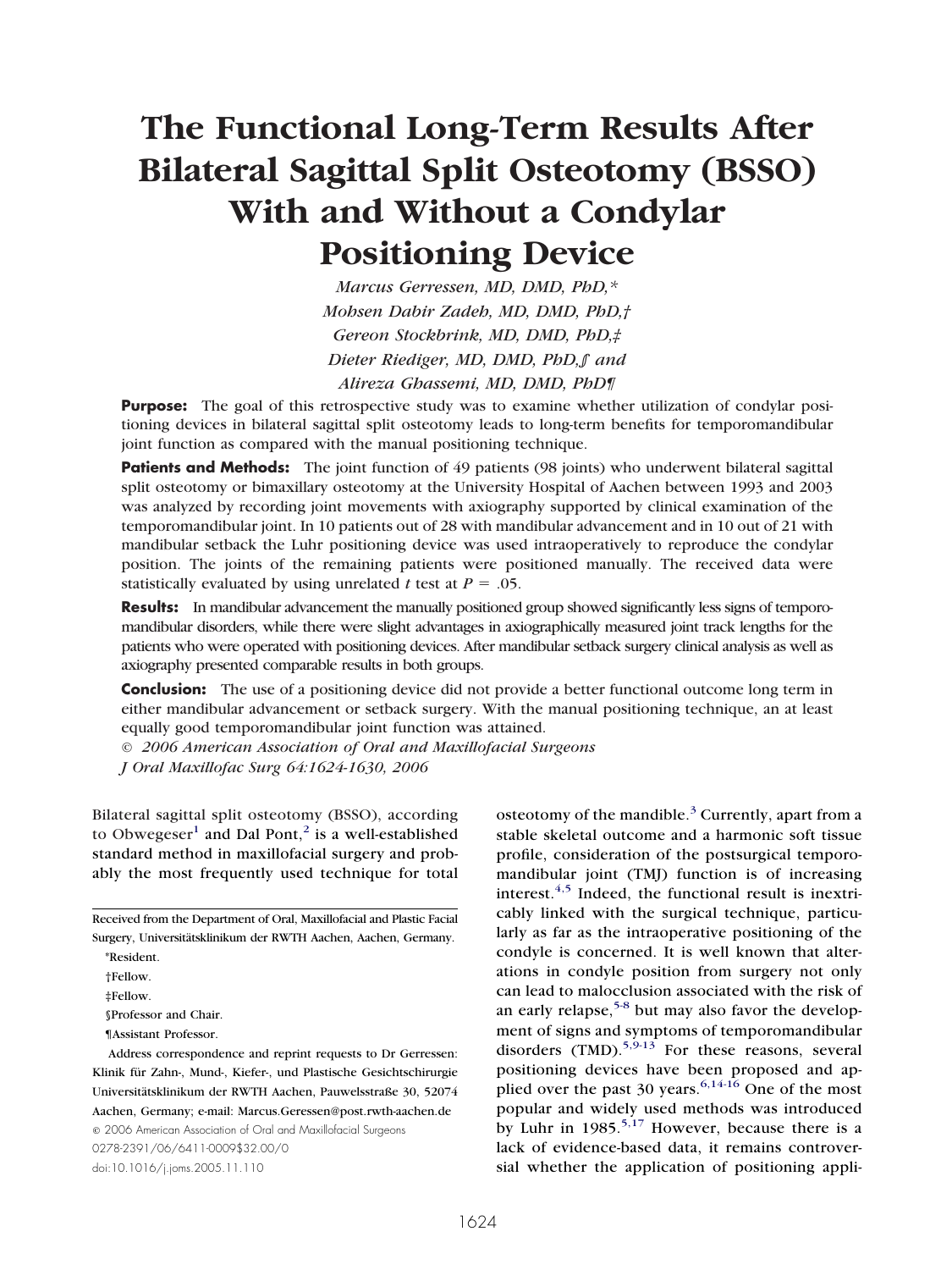| Table 1. PATIENTS WITH MANDIBULAR<br><b>ADVANCEMENT</b> |                                                  |                                               |                      |  |  |
|---------------------------------------------------------|--------------------------------------------------|-----------------------------------------------|----------------------|--|--|
| Positioning<br>Device                                   | Advancement<br>Without<br>Maxillary<br>Osteotomy | Advancement<br>With<br>Maxillary<br>Osteotomy | Advancement<br>Total |  |  |
| <b>Yes</b><br>No                                        | 8<br>16                                          | 2<br>2                                        | 10<br>18             |  |  |
| Total                                                   | 24                                               |                                               | 28                   |  |  |

*Gerressen et al. Long-Term Results After BSSO. J Oral Maxillofac Surg 2006.*

ances could result in better functional long-term outcomes.<sup>[18,19](#page-6-0)</sup>

We performed a retrospective analysis of our clinical experience to investigate TMJ function after BSSO with and without the use of condylar positioning devices.

## **Patients and Methods**

Forty-nine patients (98 joints) who had undergone BSSO or bimaxillary osteotomy in our institution (Klinik für ZMKPG des Universitätsklinikum der RWTH Aachen, Germany) between 1993 and 2003 and fulfilled the inclusion criteria were accepted into the study. In all cases osteosynthesis of the mandibular segments was performed by using miniplates or positional screws. Neither the preoperative joint function nor the magnitude of the movement exerted an influence on whether a positioning appliance was used or not. In fact, it was based on the preference of the referring orthodontists of whom some recommended the apparatus positioning in all of their patients. The remaining patients were positioned manually. Only patients who had undergone surgery between 6 and 120 months before analysis were included. Twenty-eight patients had received a BSSO for mandibular advancement combined with a Le Fort I osteotomy in 3 patients and with an anterior maxillary segmental osteotomy in 1 patient (Table 1). In 10 of these patients, positioning plates according to Luhr (Stryker Leibinger, Freiburg, Germany) were used intraoperatively to reproduce the condylar position, whereas the joints of the remaining 18 patients were positioned manually. To reveal structural equality of the apparatively and manually positioned groups, they were compared by unrelated *t* test at  $P = .05$ with regard to patients' age, postoperative time, and change of the SNB angle and WITS appraisal in the lateral cephalogram representing the magnitude of surgical correction.

Mandibular setback was carried out in 21 patients; of those, 10 received a surgical correction of the maxilla simultaneously (9 Le Fort I osteotomies, 1 posterior maxillary segmental osteotomy) (Table 2). The Luhr condylar positioning device was used in 10 patients, while in the remaining 11 patients the manual positioning technique was applied. Again, structural equality of the manual and the apparative groups with regard to the above-mentioned criteria was ensured by unrelated *t* test at  $P = .05$ .

For all patients the post-treatment examination consisted of an axiography by means of the Cadiax Compact system (GAMMA Gmbh, Klosterneuburg, Austria) [\(Fig](#page-2-0) [1\)](#page-2-0) and a manual functional analysis as described by Bumann and Lotzmann.<sup>20</sup> First, the limit movements of both joints (ie, protrusion, mediotrusion right, mediotrusion left, and open/close) were recorded axiographically with a paraocclusal clutch in each subject. Each movement was repeated until a reliable result was reached. The registered data were transferred to a personal computer and processed using GAMMA Dental Software for Windows (GAMMA Gmbh) [\(Fig 2\)](#page-2-0). This way, 5 values were determined for each condyle path so that, on balance, we collected 15 values to characterize the function of each joint. In open/close and protrusion movement, joint track length (JTL), sagittal condylar inclination angle (SCI) taken at 1 mm, 3 mm, and 5 mm JTL ( $\text{SCI}_{1\text{ mm}}$ ,  $\text{SCI}_{3\text{ mm}}$ ,  $\text{SCI}_{5\text{ mm}}$ ), and transversal condylar inclination angle (TCI) taken at maximum JTL  $(TCI_{max})$ were recorded. For descriptive analysis of the mediotrusion path, JTL, SCI taken at 1 mm and 3 mm, JTL and TCI taken at 3 mm, and maximum JTL were determined. As standard distribution could be shown by boxplot analysis, the data of the apparatus and manual groups were statistically compared using unrelated *t* test at  $P = .05$ .

Finally, from axiographic data collected and the results of the manual functional analysis, an additive temporomandibular disorder index (TMD-Index) was formed for each joint. The clinical symptomatic component of the TMD-Index arose out of the pathologic findings in functional analysis, which were given points according to defined criteria.<sup>[21](#page-6-0)</sup> Known history of TMD was taken into account with a suitable point deduction. As a functional component, selected axiography was transformed into point values that were

|                       |                                              | Table 2. PATIENTS WITH MANDIBULAR SETBACK |                  |  |
|-----------------------|----------------------------------------------|-------------------------------------------|------------------|--|
| Positioning<br>Device | Setback<br>Without<br>Maxillary<br>Osteotomy | Setback With<br>Maxillary<br>Osteotomy    | Setback<br>Total |  |
| <b>Yes</b>            | 6                                            |                                           | 10               |  |
| No                    | 5                                            |                                           | 11               |  |
| Total                 |                                              | 10                                        | 21               |  |

*Gerressen et al. Long-Term Results After BSSO. J Oral Maxillofac Surg 2006.*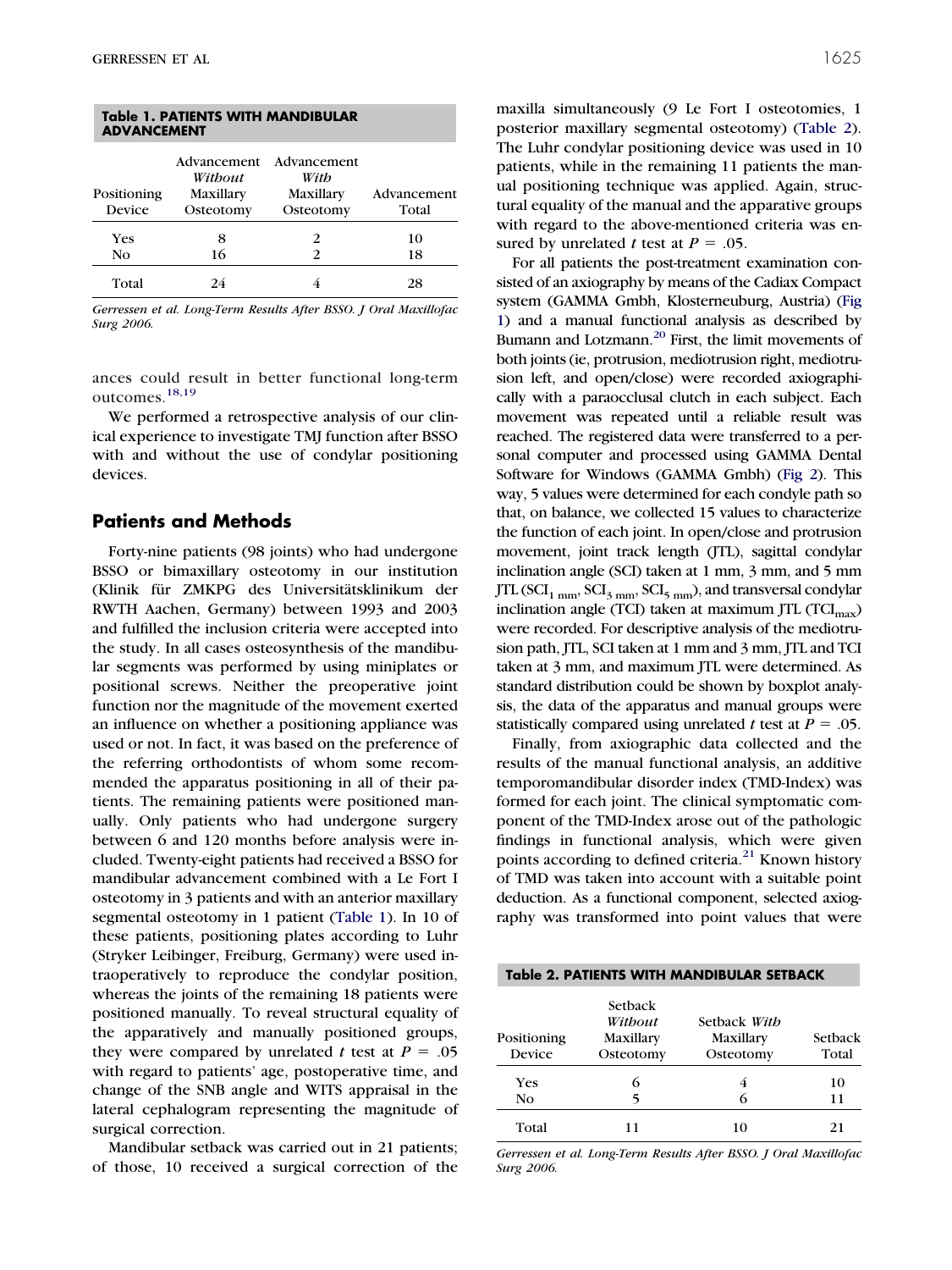<span id="page-2-0"></span>

FIGURE 1. Overview of all components of the Cadiax compact system (electronic box is reduced in size). *Gerressen et al. Long-Term Results After BSSO. J Oral Maxillofac Surg 2006.*

incorporated into the TMD-Index [\(Table 3\)](#page-3-0). Thus, finally, the sum of point values of the clinical symptoms combined with the functional component yielded the additive TMD-Index used for further analysis. Standard distribution could be proven by boxplot analysis and the TMD-Indexes of the apparatively and manually positioned groups were statistically compared by unrelated *t* test at  $P = .05$ .

## **Results**

In mandibular advancement, the axiography data revealed a statistically significant difference between the manual and the apparatus groups in 2 of the 15 characteristic values [\(Table 4\)](#page-3-0). The JTL in protrusion [\(Fig 3\)](#page-4-0) and mediotrusion presents significantly higher in the group with positioning devices. In accordance with the 95% confidence interval for the difference in mean values, 10 of the remaining 13 characteristic values must be assumed equal. In 3 values there was no significant difference between the 2 groups, but the confidence intervals are too big to allow concluding equality of the data directly. These 3 values are the transversal condylar inclination angles for open/close and mediotrusion. The TMD-Index of the manually posi-



FIGURE 2. Axiographic tracks for open/close after mandibular advancement without positioning devices as displayed on a personal computer; transversal plane on the top, sagittal plane at the bottom, data corresponding to the position of the crosses on the left side.

*Gerressen et al. Long-Term Results After BSSO. J Oral Maxillofac Surg 2006.*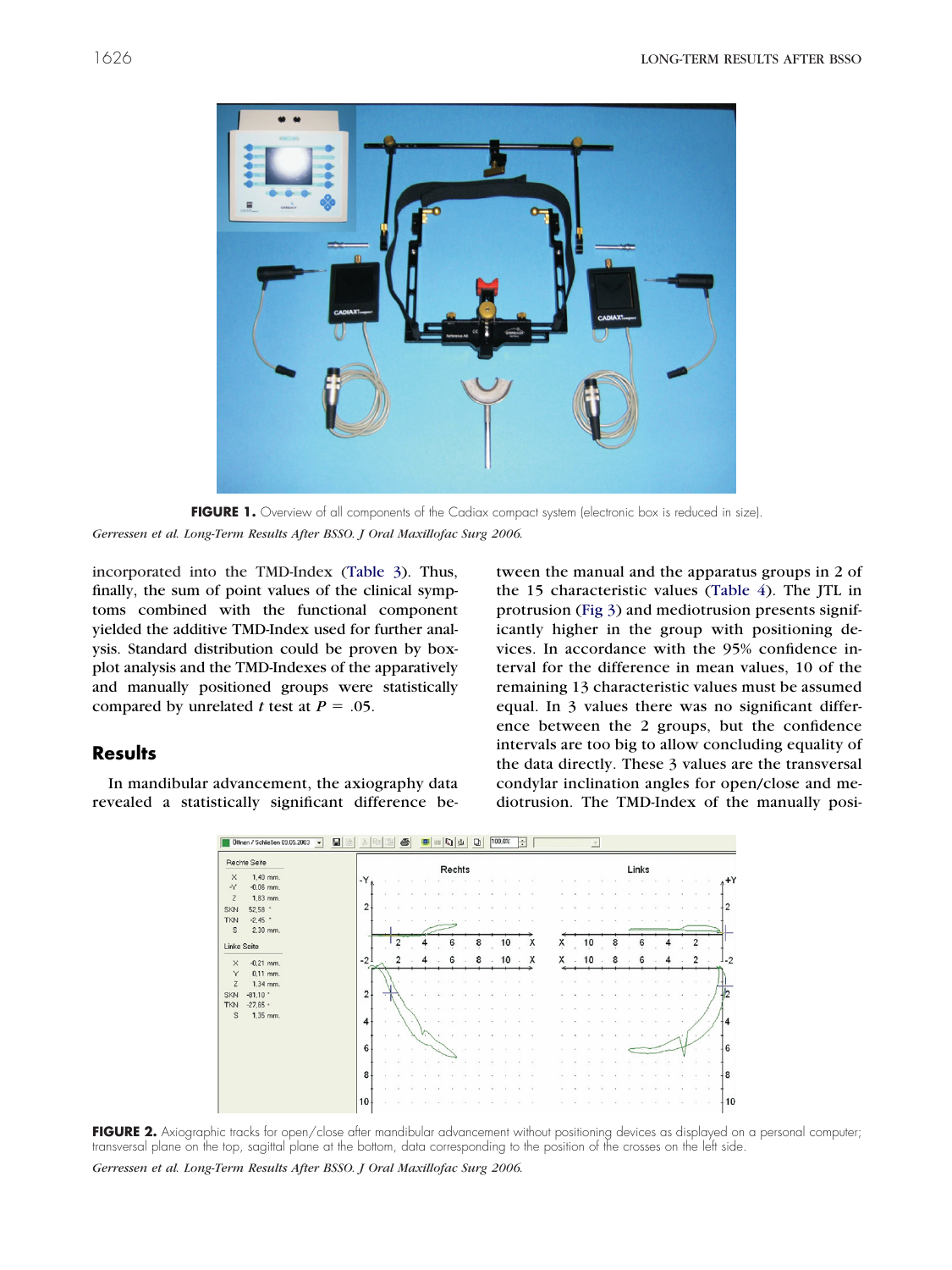| <b>Joint Track</b> | Criteria                    | Reference<br>Values <sup>22-24</sup> | <b>Differing</b><br>Findings |
|--------------------|-----------------------------|--------------------------------------|------------------------------|
| Protrusion         | Joint track length          | $10+/-3$ mm                          | 1 P                          |
|                    | $\text{SCI}_{3 \text{ mm}}$ | $53+/-15^{\circ}$                    | 1 P                          |
|                    | General impression          | Regular                              | $0.25-1$ P                   |
| Open/close         | Joint track length          | $14+/-5$ mm                          | 1 P                          |
|                    | $\text{SCI}_{3 \text{ mm}}$ | $53+/-15^{\circ}$                    | 1 P                          |
|                    | General impression          | Regular                              | $0.25-1$ P                   |
| Mediotrusion       | Joint track length          | $11+/-4$ mm                          | 1 P                          |
|                    | $\text{SCI}_{3 \text{ mm}}$ | $60+/-15^{\circ}$                    | 1 P                          |
|                    | $TCI_{3\,mm}$               | $7+/-4^{\circ}$                      | 1 P                          |

#### <span id="page-3-0"></span>**Table 3. POINTS SYSTEM AND ASSESSING CRITERIA FOR AXIOGRAPHY**

*Gerressen et al. Long-Term Results After BSSO. J Oral Maxillofac Surg 2006.*

tioned group shows a significantly better result compared with the group with positioning devices [\(Fig 4\)](#page-4-0). Thus, patients in the manual group have significantly fewer joint disorders and a clinically better joint function. In summary, in the positioning device group minimal advantage arises regarding the axiographically determined data, whereas the group without positioning devices offers distinct benefits concerning the TMD-Index.

In patients with mandibular setback, 4 of the 15 determined axiographic values differ significantly [\(Table 5\)](#page-4-0). These include the 3 SCI in protrusion movement being higher in the manual group and the SCI taken at 1-mm track length in open/close favoring the apparatus group. Nine of the remaining 11 characteristic values, among them all features of the mediotrusion paths, present equally (corresponding to the calculated confidence intervals). In contrast, the SCIs taken at 3-mm and 5-mm track length in open/close neither differ significantly nor do the confidence intervals for the difference in mean values indicate their equality. The analogous applies to TMD-Index. The group with manual condylar positioning shows a better result with regard to the mean value of TMD-Index, but the difference compared with the apparatus group is not statistically significant [\(Fig 5\)](#page-5-0). Thus, in mandibular setback both groups approximately provide comparably good results concerning axiography data as well as TMD-Index.

| Advancement<br>Positioning |                                        | Mean Value |       | Significant | Data<br>Statistically |
|----------------------------|----------------------------------------|------------|-------|-------------|-----------------------|
| Device                     |                                        | Yes        | No    | Difference  | Equal                 |
| Protrusion                 | JTL/mm                                 | 7.96       | 5.64  | <b>Yes</b>  | No                    |
|                            | $\text{SCI}_{1\text{ mm/}^{\circ}}$    | 45.32      | 43.68 | No          | <b>Yes</b>            |
|                            | $\text{SCI}_{3\text{ mm} / ^{\circ}}$  | 46.59      | 45.19 | No          | <b>Yes</b>            |
|                            | $\text{SCI}_{5\,\text{mm} / ^{\circ}}$ | 43.55      | 43.08 | No          | <b>Yes</b>            |
|                            | $TCI_{\text{max} / \text{°}}$          | 1.54       | 1.06  | No          | <b>Yes</b>            |
| Mediotrusion               | JTL/mm                                 | 8.06       | 5.91  | <b>Yes</b>  | No                    |
|                            | $\text{SCI}_{1\text{ mm} / ^{\circ}}$  | 45.35      | 44.08 | No          | <b>Yes</b>            |
|                            | $\text{SCI}_{3\text{ mm} / ^{\circ}}$  | 48.31      | 47.16 | No          | <b>Yes</b>            |
|                            | $TCI_{3\,mm/°}$                        | 13.32      | 14.59 | No          | N <sub>o</sub>        |
|                            | $\text{TCI}_{\text{max/}^{\circ}}$     | 13.56      | 15.35 | No          | No                    |
| Open/close                 | JTL/mm                                 | 9.44       | 8.25  | No          | Yes                   |
|                            | $\text{SCI}_{1\text{ mm} / ^{\circ}}$  | 45.37      | 45.01 | No          | <b>Yes</b>            |
|                            | $\text{SCI}_{3 \text{ mm/s}}$          | 48.60      | 48.57 | No          | Yes                   |
|                            | $\text{SCI}_{5\,\text{mm}/^\circ}$     | 45.75      | 46.99 | No          | <b>Yes</b>            |
|                            | $TCI_{\text{max}/\text{C}}$            | 2.46       | 2.52  | No          | N <sub>o</sub>        |
| TMD-Index                  |                                        | 10.70      | 6.74  | <b>Yes</b>  | No                    |

### **Table 4. RESULTS FOR MANDIBULAR ADVANCEMENT**

NOTE. Significantly better results are printed in bold.

*Gerressen et al. Long-Term Results After BSSO. J Oral Maxillofac Surg 2006.*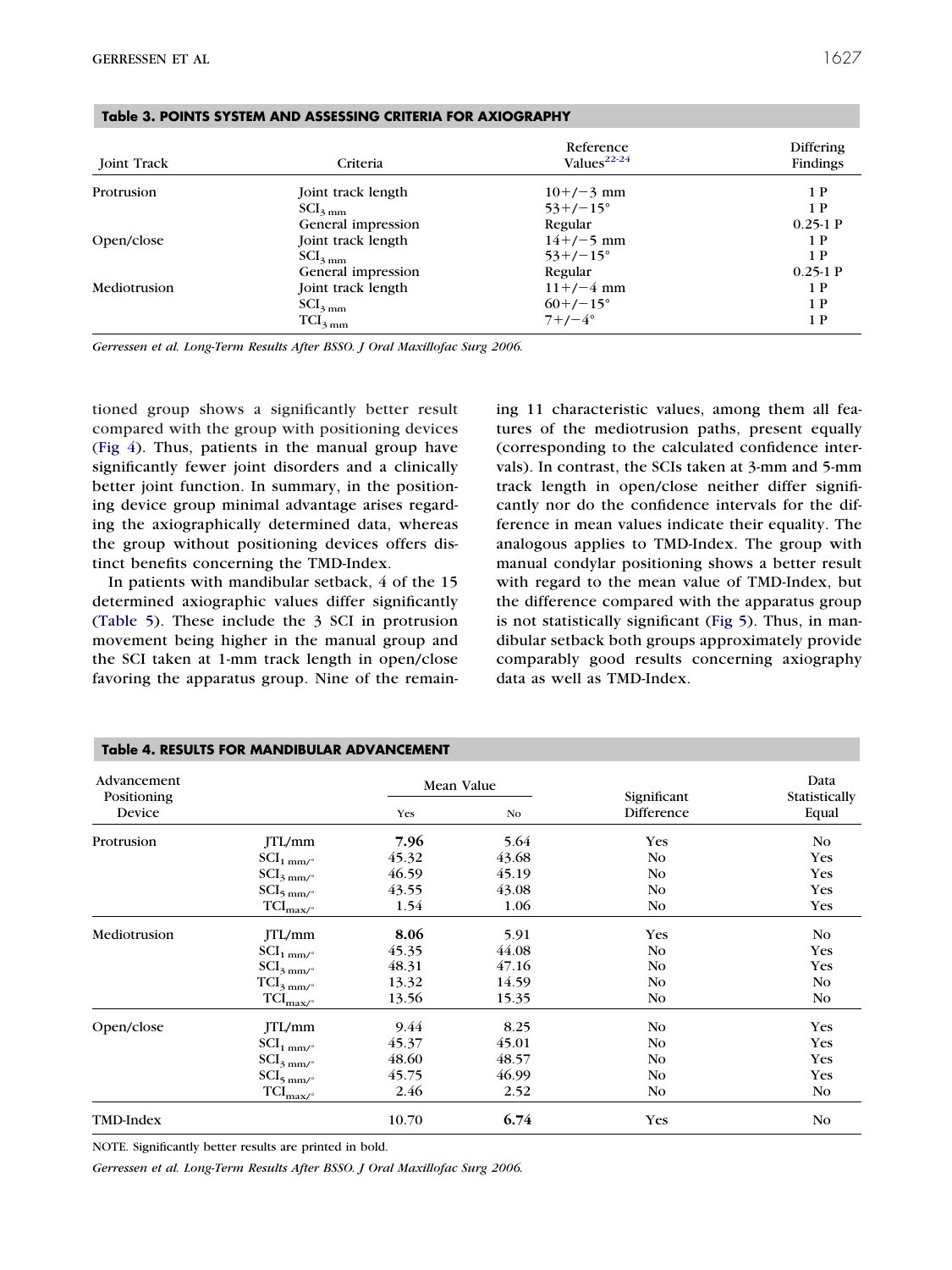

FIGURE 3. Joint track lengths (JTL) for the group with ("Yes") and without ("No") positioning devices in protrusion movement after mandibular advancement.

*Gerressen et al. Long-Term Results After BSSO. J Oral Maxillofac Surg 2006.*

<span id="page-4-0"></span>



FIGURE 4. Comparison of TMD-Indexes for the apparative ("Yes") and the manual ("No") group after mandibular advancement. *Gerressen et al. Long-Term Results After BSSO. J Oral Maxillofac*

# **Discussion**

Several studies have investigated the use of positioning devices in orthognathic surgery to assess their role in prevention of changes in condyle position and in functional outcome,  $4,12,18,25-29$  although this issue remains controversial. Helm and Stepke $4$  performed a prospective study on 30 patients with an angle Class III malocclusion who underwent a bimaxillary osteotomy using the Luhr positioning device. The pre- and postoperative joint tracks were compared axiographically, and a pathologic shortening could be observed after surgery in

| <b>Table 5. RESULTS FOR MANDIBULAR SETBACK</b> |                                            |       |                              |                           |                                |  |
|------------------------------------------------|--------------------------------------------|-------|------------------------------|---------------------------|--------------------------------|--|
| Setback<br>Positioning<br>Device               |                                            | Yes   | Mean Value<br>N <sub>0</sub> | Significant<br>Difference | Data<br>Statistically<br>Equal |  |
| Protrusion                                     | JTL/mm                                     | 6.05  | 7.51                         | N <sub>0</sub>            | <b>Yes</b>                     |  |
|                                                | $\text{SCI}_{1 \text{ mm/s}}$              | 39.40 | 47.34                        | Yes                       | No                             |  |
|                                                | $\text{SCI}_{3\text{ mm/s}}$               | 42.97 | 50.24                        | Yes                       | No                             |  |
|                                                | $\text{SCI}_{5 \text{ mm/s}}$              | 42.11 | 46.58                        | Yes                       | N <sub>o</sub>                 |  |
|                                                | $\text{TCI}_{\text{max} \underline{\rho}}$ | 0.99  | 1.80                         | No                        | Yes                            |  |
| Mediotrusion                                   | JTL/mm                                     | 7.76  | 8.14                         | N <sub>0</sub>            | Yes                            |  |
|                                                | $\text{SCI}_{1 \text{ mm/s}}$              | 48.13 | 48.05                        | No                        | Yes                            |  |
|                                                | $\text{SCI}_{3\text{ mm/s}}$               | 48.60 | 50.55                        | No                        | Yes                            |  |
|                                                | $\text{TCI}_{3\text{ mm} / ^{\circ}}$      | 9.46  | 9.02                         | No                        | <b>Yes</b>                     |  |
|                                                | $\text{TCI}_{\text{max} / \text{°}}$       | 13.84 | 13.81                        | No                        | Yes                            |  |
| Open/close                                     | JTL/mm                                     | 9.14  | 8.68                         | No                        | Yes                            |  |
|                                                | $\text{SCI}_{1 \text{ mm/s}}$              | 59.68 | 18.93                        | Yes                       | No                             |  |
|                                                | $\text{SCI}_{3 \text{ mm/s}}$              | 60.25 | 43.50                        | N <sub>0</sub>            | No                             |  |
|                                                | $\text{SCI}_{5 \text{ mm/s}}$              | 56.27 | 47.07                        | No                        | No                             |  |
|                                                | $TCI_{\text{max}/\text{°}}$                | 2.15  | 3.96                         | No                        | Yes                            |  |
| TMD-Index                                      |                                            | 7.76  | 5.51                         | No                        | N <sub>o</sub>                 |  |

*Surg 2006.*

NOTE. Significantly better results are printed in bold.

*Gerressen et al. Long-Term Results After BSSO. J Oral Maxillofac Surg 2006.*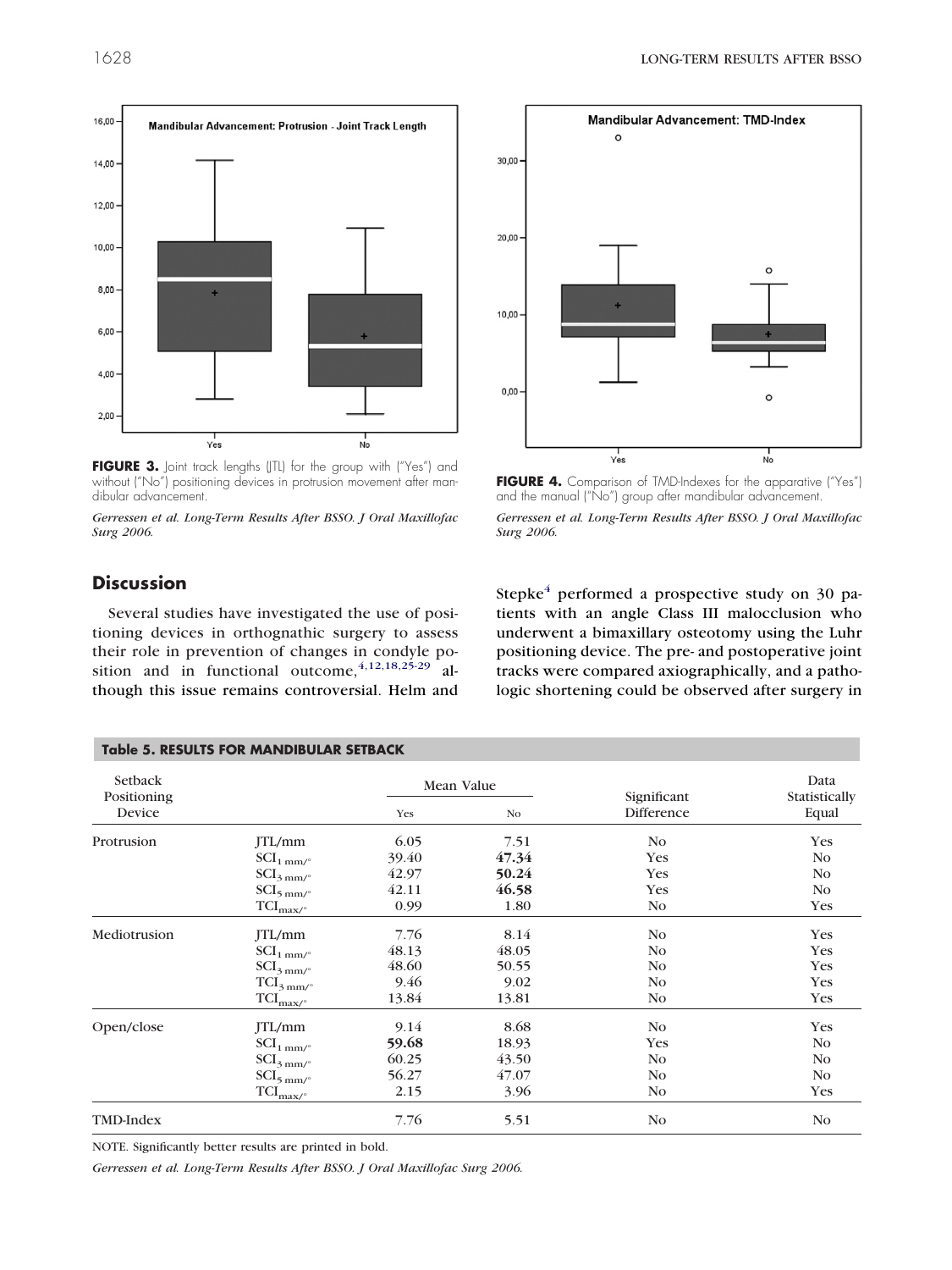<span id="page-5-0"></span>

FIGURE 5. Comparison of TMD-Indexes for the apparative ("Yes") and the manual ("No") group after mandibular setback.

*Gerressen et al. Long-Term Results After BSSO. J Oral Maxillofac Surg 2006.*

only 1 case in which the effective functioning of the positioning appliance was deemed responsible. These findings are reinforced by several other examinations demonstrating that the use of positioning appliances especially in bimaxillary surgery results in a significant reduction of TMD signs and symptoms.[27,28](#page-6-0)

On the other hand, it has also been reported that positioning devices do not always guarantee the preservation of the preoperative condyle posi-tion.<sup>[30](#page-6-0)</sup> This observation is not surprising as many transmission errors can occur, from recording centric relation to intraoperative fixation of the fragments. Even if the preoperative position of the condyles is accurately preserved, it is dubious whether this position is the most favorable and thus desirable in regard to physiologic TMJ function and skeletal stability. Because BSSO is an elementary intervention in the biomechanics of the mandible, including all attaching muscles and ligaments, the preoperative condyle position does not have to be the one with the least TMJ derangements and best possible skeletal stability postoperatively.<sup>12,31</sup>

In the present study, we did not observe any distinct advantage for the apparatively positioned group, neither in mandibular setback nor in advancement surgery. Detailed analysis of the axiographic tracks only yielded marginal differences between both positioning techniques. On the contrary, the TMD-Indexes, which are of great relevance for clinical joint function and the patients'

subjective well-being, provide better results in the manual groups with statistically significant difference in mandibular advancement only [\(Tables 4](#page-3-0) and [5\)](#page-4-0). In fact, in the positioning device group, after mandibular advancement, the standard deviation of the TMD-Indexes was more than twice as high (indicating their inhomogeneous distribution) and therefore the basic problem of the positioning technique. Relying on the correct performance of positioning devices does not necessarily prevent extreme malpositions of the condyles, including all negative consequences that may occur with a higher probability compared with the manual technique (which is constantly under the operator's control).

In conclusion, our data do not suggest that the final operative outcome using positioning devices would justify the considerable additional effort before and during surgery. In general, we agree that the basic idea of positioning appliances is logical and almost ingenious, but manual technique in experienced hands can provide at least equally good results.

## **References**

- 1. Obwegeser H: Zur Operationstechnik bei der Progenie und anderen Unterkieferanomalien. Dtsch Zahn Mund Kieferhlk 23:1, 1955
- 2. Dal Pont G: L'osteotomia retromolare per la correzione della progenia. Minerva Chir 18:1138, 1959
- 3. Schatz JP, Tsimas P: Cephalometric evaluation of surgicalorthodontic treatment of skeletal Class III malocclusion. Int J Adult Orthod Orthognath Surg 10:173, 1995
- 4. Helm G, Stepke MT: Maintenance of the preoperative condyle position in orthognathic surgery. J Craniomaxillofac Surg 25: 34, 1997
- 5. Harada K, Okada Y, Nagura H, et al: A new condylar positioning appliance for two-jaw osteotomies (Le Fort I and sagittal split ramus osteotomy). Plast Reconstr Surg 98:363, 1996
- 6. Leonard M: Preventing rotation of the proximal fragment in the sagittal ramus split operation. J Oral Surg 34:942, 1976
- 7. Kubein-Meesenburg D, Luhr HG, Jäger H: Diagnostik der Relation der Kiefergelenke zur Okklusion. Intraoperatives Verfahren zur Optimierung kieferorthopädisch-chirurgischer Eingriffe in Verbindung mit Plattenosteosynthesen. Fortschr Kieferorthop 48:267, 1987
- 8. Luhr HG, Kubein-Meesenburg D, Schwestka-Polly R: Bedeutung und Technik der Kiefergelenkpositionierung bei der sagittalen Spaltung des Unterkiefers. Fortschr Kieferorthop 62:66, 1991
- 9. Sitzmann, F: Klinische und tierexperimentelle Untersuchungen über Kiefergelenkveränderungen nach korrektiven Osteotomien bei Dysgnathie, *in* Schuchardt K, Schwenzer N (eds): Fortschritte der Kiefer- Gesichtschirurgie, Thieme, Stuttgart, 1981, pp 75-77
- 10. Ewers R: Die temporomandibulären Strukturen Erwachsener und die Reaktion auf operative Verlagerungen. Eine tierexperimentelle Studie an ausgewachsenen Ceropithecus-aethiops-Affen. Z Stomatol 81:73, 1984
- 11. Isberg AM, Isacsson G: Tissue reactions of the temporomandibular joint following retrusive guidance of the mandible. J Craniomand Pract 4:143, 1986
- 12. Ellis E, Hinton RJ: Histologic examination of the temporomandibular joint after mandibular advancement with and without